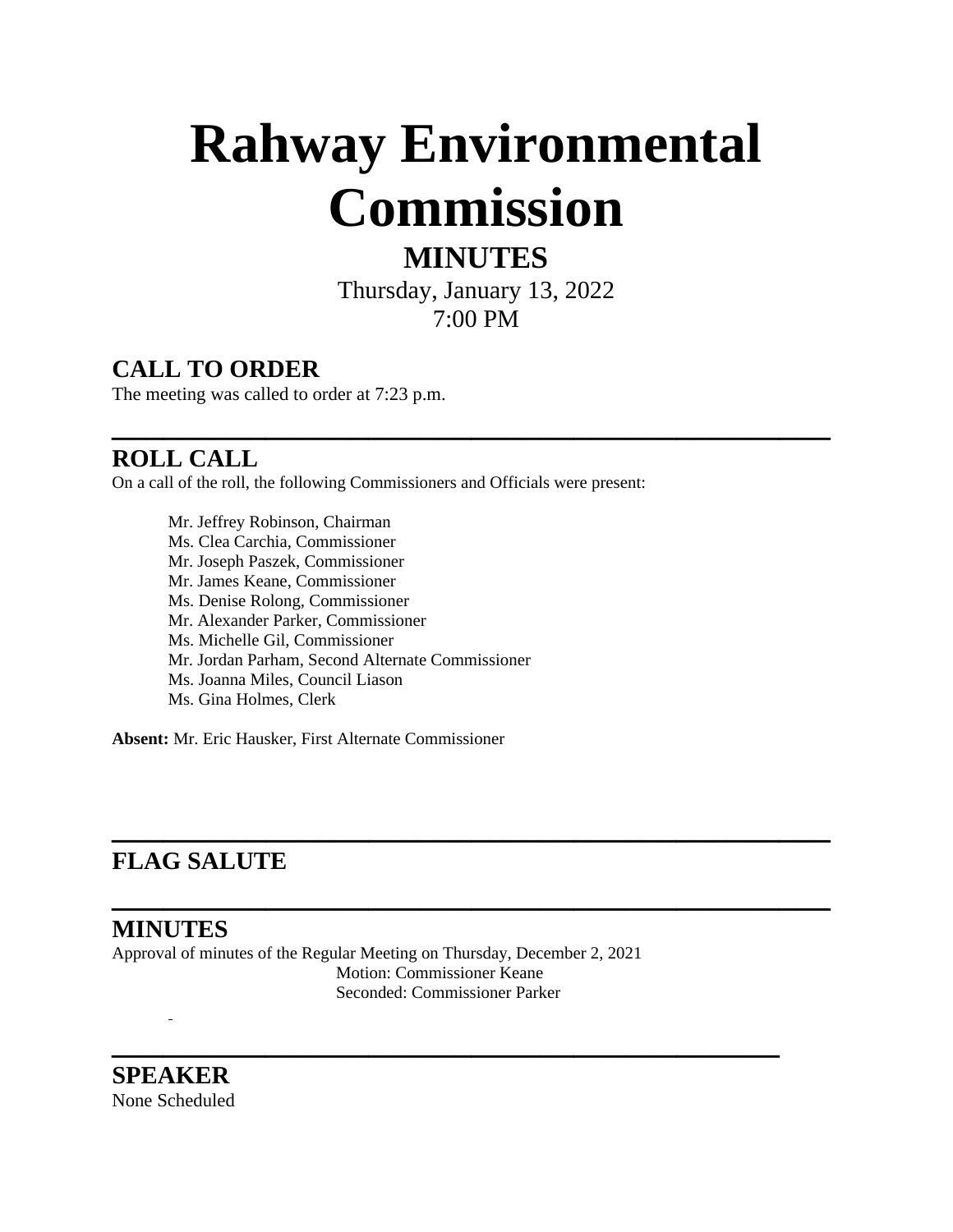#### **HEARING OF CITIZENS**

None

# **\_\_\_\_\_\_\_\_\_\_\_\_\_\_\_\_\_\_\_\_\_\_\_\_\_\_\_\_\_\_\_\_\_\_\_\_\_\_\_\_\_ COMMUNICATIONS**

None

#### **UNFINISHED BUSINESS**

*UC Air Traffic Noise Advisory Board* **-** (Chairman Robinson is the EC rep to this Board) No Meeting

**\_\_\_\_\_\_\_\_\_\_\_\_\_\_\_\_\_\_\_\_\_\_\_\_\_\_\_\_\_\_\_\_\_\_\_\_\_\_\_\_\_**

**\_\_\_\_\_\_\_\_\_\_\_\_\_\_\_\_\_\_\_\_\_\_\_\_\_\_\_\_\_\_\_\_\_\_\_\_\_\_\_**

*Bayway CAP* **–** (Commissioner Paszek is the EC rep to this Board) No meeting, next meeting is scheduled for late February, 2022.

Letter to UC Commissioner Chair Al Mirabella – Bazega Park – Chairman Robinson called Victoria Durham a couple of weeks ago but has not heard back from her. The new UC Commissioner Chairperson is Rebecca Williams.

Letter to UC Parks Director Ron Zuber – Bramhall Road County Park site – Director told Chairman Robinson that he will be putting money into the next budget to address this site. Environmental Commission should make recommendations.

Tree Inventory - \$43,000.00 grant received

Rain Garden – Educational Signage; Outdoor teaching area; letter to City for support of curb cut was reviewed and approved to get mailed with minor changes.

Sustainability Jersey Application – the Grant Application has been assigned to Dan Lee, City Engineer

LEED Requirements for redevelopers – Letter to the Redevelopment Agency approved to get mailed.

Recycle Content Bill passed in November, referred to Assembly Appropriations Committee and then to Senate then to Governor.

Two grants applied for which we do not have the status on yet – Urban Park (DEP) and NJ Historic Trust.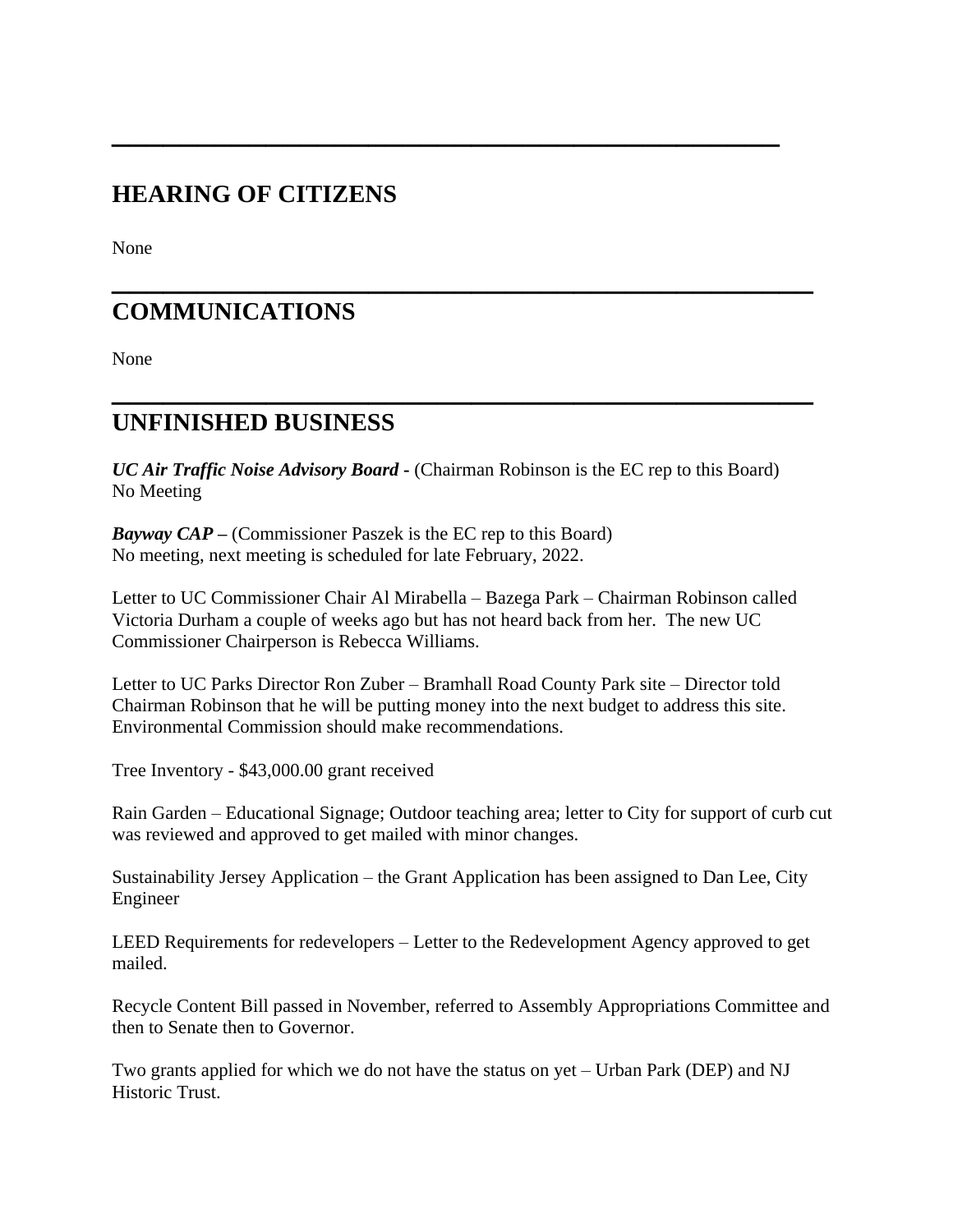#### **NEW BUSINESS**

Jordan Parham was appointed as Second Alternate Commissioner at January's council meeting. Mr. Parham works at Trailside Nature & Science Center, is a board member at the Rahway River Watershed Association.

Two bills that will be going before the Assembly/Senate/Governor:

Recycled Content Bill – please call Governor's office to have him sign – 609-292-6000 Limited Use of Pesticide Bill also awaits Governor's signature.

**\_\_\_\_\_\_\_\_\_\_\_\_\_\_\_\_\_\_\_\_\_\_\_\_\_\_\_\_\_\_\_\_\_\_\_\_\_**

UC Hub – 1/19/21 meeting was postponed until 2/8/22 virtually from 7-8:30 p.m. Lauren Skowronski will be discussing the future of the Hub and what each town wants to accomplish. Someone from Environmental Commission should attend. Request was made to ask about the TREX program at the UC Hub meeting.

Heather Miara Union County Recycling Dept. – Environmental Specialist 1. Her responsibilities include education and clean communities program.

Recreation Dept. will be holding clean ups at City parks in the summer.

AR-14-22 – Resolution Entering into an Interlocal Agreement for the Mayor's Council for Rahway River Watershed Flood Control Municipal Cost Sharing – towns include Rahway, Cranford, Kenilworth, Maplewood, Springfield, Garwood, Union and Millburn (lead agency). All towns agree to put aside money towards the alleviation of flooding.

A new Ordinance was introduced at the last Council meeting amending an Ordinance about property maintenance. The new Ordinance states that private property that back up to channels & waterways will be the property owners responsibility to keep the area clean and safe. If owners do not, the City will give them a warning then have it cleaned and bill the owner.

ANJEC's first webinar is scheduled for  $1/20/22$  at  $4:00 - 5:15$  p.m. – Storm Flooding in NJ & Storm Preparedness.

The Rahway River Watershed Association is applying for a large grant to restore lower Essex St. Park along with the City of Rahway, Phillips 66 and Autobahn. This will include nature trail and benches.

6/4/22 – Kayak event from Rahway Yacht Club to Carteret 6/25 & 6/26/22 – Riverfest Event 6/14, 6/15 & 6/21/22 – Stream School & Water Monitoring